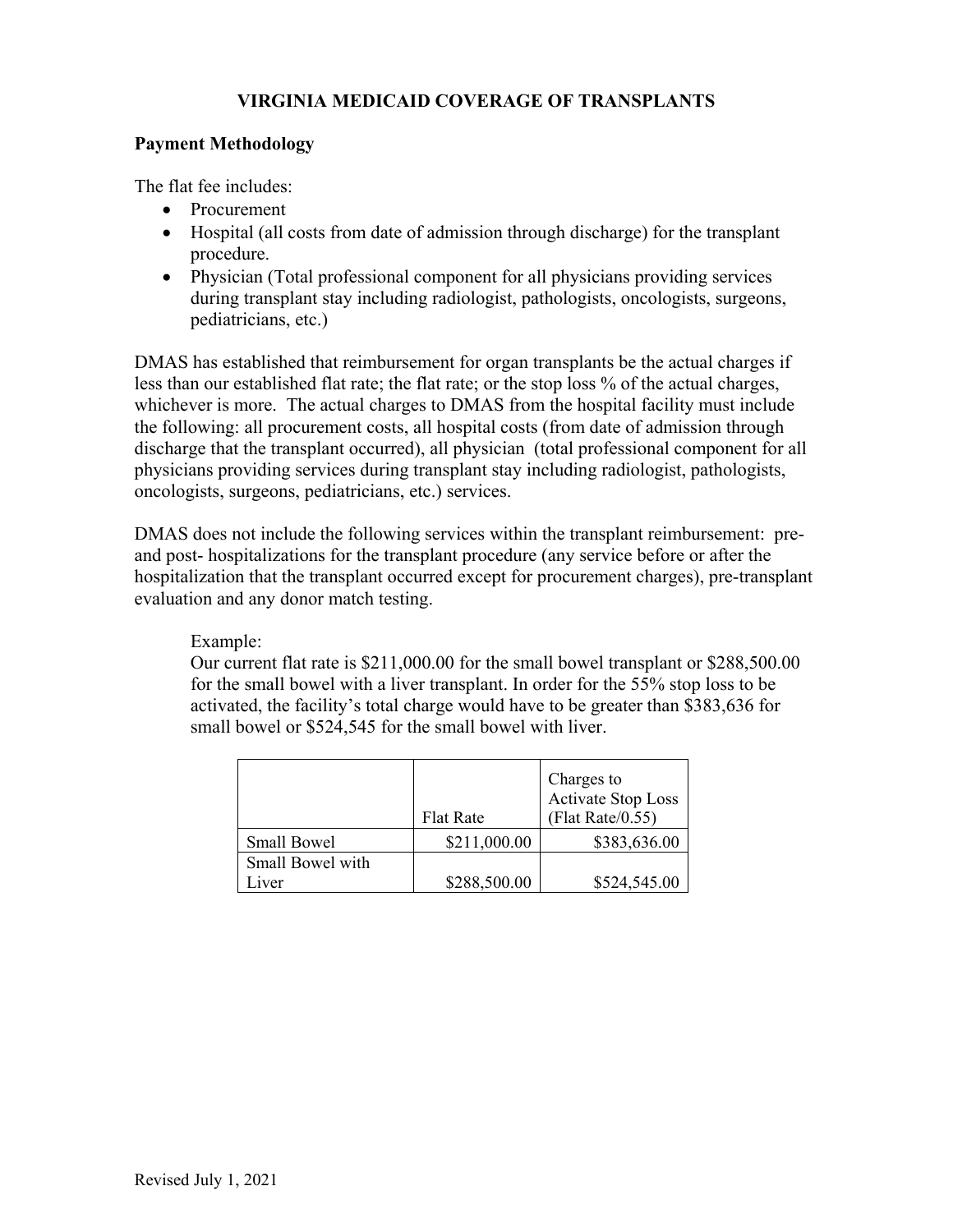| Transplant               | < Age $21^*$ | $>$ Age 21                                                                                                                          | <b>Authorization</b><br>Required** | Payment***                                                                                                                                       |
|--------------------------|--------------|-------------------------------------------------------------------------------------------------------------------------------------|------------------------------------|--------------------------------------------------------------------------------------------------------------------------------------------------|
| Kidney                   | Yes          | Yes                                                                                                                                 | Yes                                | <b>DRG</b> Payment for<br>hospitals. CPT codes for<br>physicians (50300, 50320,<br>50340, 50360, 50380).<br>CPT codes paid based on<br>fee file. |
|                          |              |                                                                                                                                     |                                    |                                                                                                                                                  |
| Liver                    | Yes          | Yes                                                                                                                                 | Yes                                | $$155,000/50\%$ stop loss                                                                                                                        |
|                          |              | Effective 07/01/2000<br>will be covered                                                                                             |                                    |                                                                                                                                                  |
| Heart                    | Yes          | Yes                                                                                                                                 | Yes                                | $$110,000/50\%$ stop loss                                                                                                                        |
|                          |              | Effective 07/01/2000<br>will be covered                                                                                             |                                    |                                                                                                                                                  |
| Artificial Heart         | Yes          | Yes                                                                                                                                 | Yes                                | $$110,000/50\%$ stop loss                                                                                                                        |
|                          |              | Effective 11/01/2015<br>will be covered                                                                                             |                                    |                                                                                                                                                  |
| Lung                     | Yes          | Yes                                                                                                                                 | Yes                                | Single \$110,000/50% stop<br>loss<br>Double \$135,000/50%<br>stop loss                                                                           |
|                          |              | Effective 07/01/2000<br>will be covered                                                                                             |                                    |                                                                                                                                                  |
| <b>Bone Marrow</b>       | Yes          | When it is for<br>Diagnosis of<br><b>Myeloma</b><br>(eff.07/01/00)<br>Lymphoma,<br>breast cancer<br>or leukemia<br>(eff.07/01/1998) | Yes                                | Autologous \$80,000/55%<br>Allogenic \$120,000/55%                                                                                               |
| <b>Small Bowel</b>       | Yes          | N <sub>o</sub>                                                                                                                      | Yes                                | \$211,000.00/55% stop<br>loss                                                                                                                    |
| Pancreatic<br>Transplant | Yes          | N <sub>o</sub>                                                                                                                      | Yes                                | \$80,000.00/55%                                                                                                                                  |

\*Any medically necessary transplants that are not experimental or investigational are covered for children under 21 years of age, when preauthorized.

\*\*All hospital admissions require preauthorization

\*\*\*Fee or actual costs, whichever is lower.

**Note:** DMAS does not consider Islet Transplants to be true transplants for reimbursement because there is no donor.